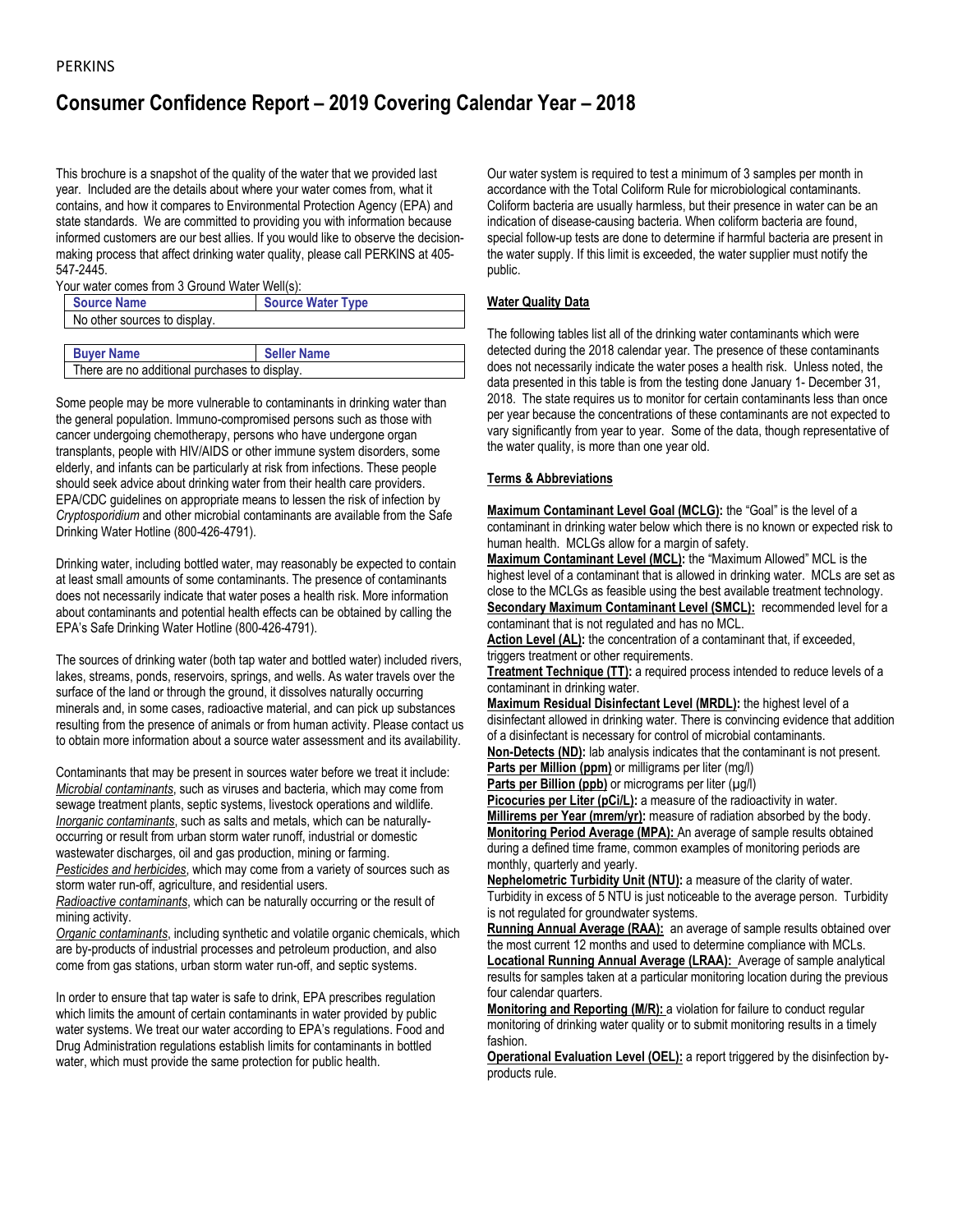## **Testing Results for: PERKINS**

## **Please Note: Because of sampling schedules, results may be older than 1 year**

| Microbiological                                             | Result | <b>MCL</b> | <b>MCLG</b> | <b>Typical Source</b> |
|-------------------------------------------------------------|--------|------------|-------------|-----------------------|
| No Detected Results were Found in the Calendar Year of 2018 |        |            |             |                       |

| <b>Regulated Contaminants</b> | <b>Collection</b><br>Date | <b>Highest</b><br>Value | Range<br>(low/high) | Unit | <b>MCL</b> | <b>MCLG</b> | <b>Typical Source</b>                                                                           |
|-------------------------------|---------------------------|-------------------------|---------------------|------|------------|-------------|-------------------------------------------------------------------------------------------------|
| NITRATE-NITRITE               | 1/23/2018                 | 6.95                    | 6.76<br>6.95        | ppm  | 10         | 10          | Runoff from fertilizer use; Leaching from septic<br>tanks, sewage; Erosion of natural deposits. |

| <b>Disinfection Byproducts</b> | <b>Monitoring</b><br>Period | <b>Highest</b><br><b>RAA</b> | Range<br>(low/high) | Unit | <b>MCL</b> | <b>MCLG</b> | <b>Typical Source</b>                     |
|--------------------------------|-----------------------------|------------------------------|---------------------|------|------------|-------------|-------------------------------------------|
| TOTAL HALOACETIC ACIDS (HAA5)  | 2018                        |                              | 2.46                | ppb  | 60         |             | By-product of drinking water disinfection |
| <b>TTHM</b>                    | 2018                        | 8                            | 7.6                 | ppb  | 80         |             | By-product of drinking water chlorination |

| <b>Lead and Copper</b> | <b>Monitoring</b><br>Period | 90 <sup>th</sup><br><b>Percentile</b> | Range<br>(low/high) | Unit | <b>AL</b> | <b>Sites</b><br>Over AL | <b>Typical Source</b>                                                                                                  |
|------------------------|-----------------------------|---------------------------------------|---------------------|------|-----------|-------------------------|------------------------------------------------------------------------------------------------------------------------|
| COPPER, FREE           | 2015 - 2017                 | 0.062                                 | $0.028 - 0.118$     | ppm  | ∣.3       | 0                       | household<br>plumbing<br>Corrosion of<br>systems;<br>Erosion of natural deposits; Leaching from wood<br>preservatives. |

If present, elevated levels of lead can cause serious health problems, especially for pregnant women and young children. Lead in drinking water is primarily from materials and components associated with service lines and home plumbing. Your water system is responsible for providing high quality drinking water, but cannot control the variety of materials used in plumbing components. When your water has been sitting for several hours, you can minimize the potential for lead exposure by flushing your tap for 30 seconds to 2 minutes before using water for drinking or cooking. If you are concerned about lead in your water, you may wish to have your water tested. Information on lead in drinking water, testing methods, and steps you can take to minimize exposure is available from the Safe Drinking Water Hotline or a[t http://www.epa.gov/safewater/lead.](http://www.epa.gov/safewater/lead)

| <b>Chlorine/Chloramines</b><br><b>Maximum Disinfection Level</b> | <b>MPA</b> | <b>MPA Units</b> | <b>RAA</b> | <b>RAA Units</b> |
|------------------------------------------------------------------|------------|------------------|------------|------------------|
| 07/01/2018 - 07/31/2018                                          | ے. ا       | MG/L             |            | MG/L             |

| Total Organic Carbon<br><b>Lowest Month for Removal</b>     | <b>Number of Samples</b> | Actual Removal Ratio | <b>Required Removal Ratio</b> | <b>Lowest Monthly Removal Ratio</b> |  |  |
|-------------------------------------------------------------|--------------------------|----------------------|-------------------------------|-------------------------------------|--|--|
| No Detected Results were Found in the Calendar Year of 2018 |                          |                      |                               |                                     |  |  |

| Radiological<br><b>Contaminants</b> | <b>Collection Date</b> | <b>Highest Value</b> | Range<br>(low/high) | Unit  | <b>MCL</b> | <b>MCLG</b> | <b>Typical Source</b>          |
|-------------------------------------|------------------------|----------------------|---------------------|-------|------------|-------------|--------------------------------|
| <b>COMBINED</b><br>RADIUM (-226 &   | 4/17/2017              | 1.163                | .163                | pCi/L |            |             | Erosion of natural<br>deposits |